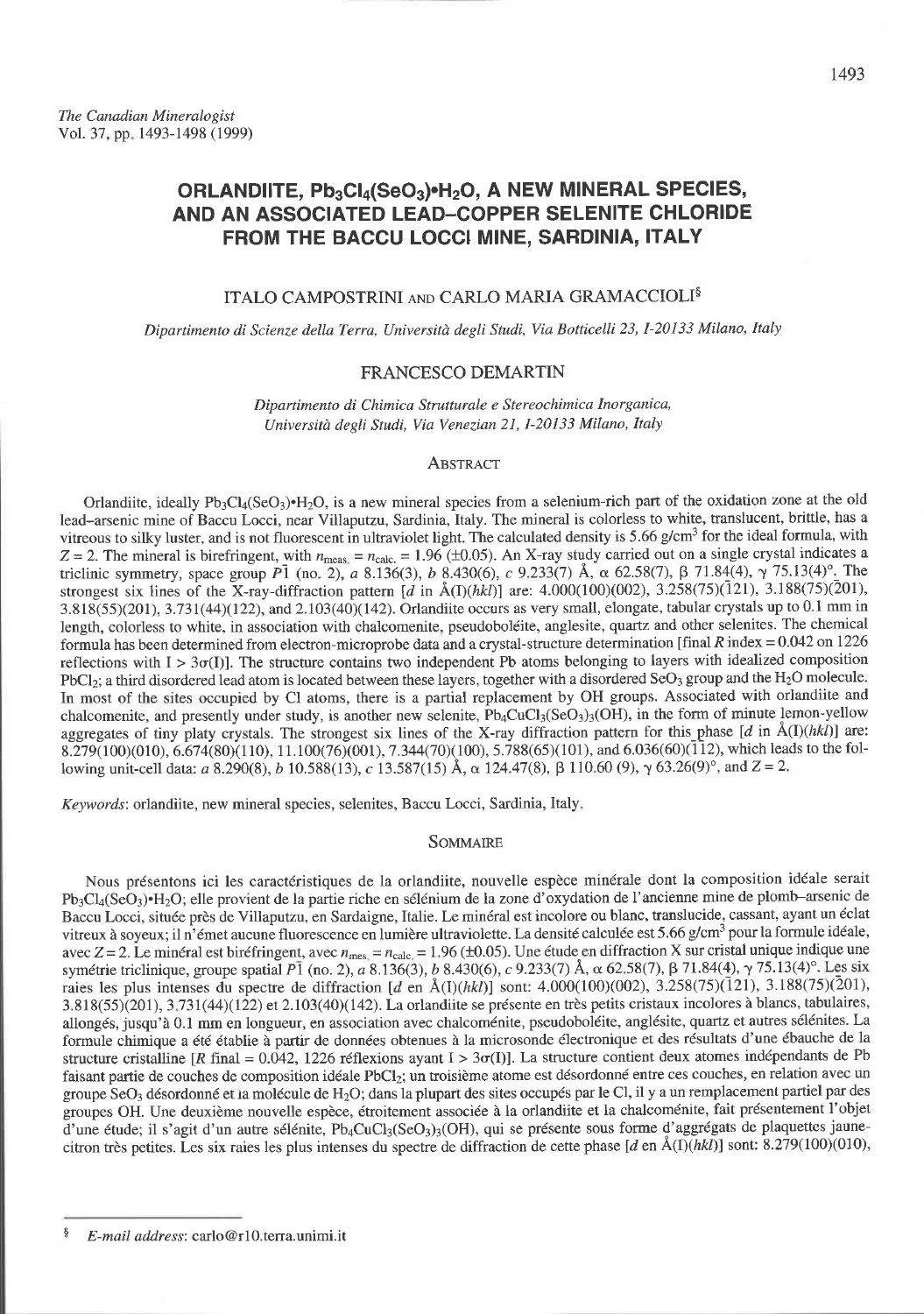$6.674(80)(110)$ , 11.100(76)(001), 7.344(70)(100), 5.788(65)(101) et  $6.036(60)(\bar{1}12)$ , ce qui mène à la maille élémentaire: a 8.290(8), b 10.588(13), c 13.587(15) Å,  $\alpha$  124.47(8),  $\beta$  110.60 (9),  $\gamma$  63.26(9)°, et  $Z=2$ .

(Traduit par la Rédaction)

Mots-clés: orlandiite, nouvelle espèce minérale, sélénites, Baccu Locci, Sardaigne, Italie.

### **INTRODUCTION**

The old lead and arsenic mine at Baccu Locci near Villaputzu, in southeastern Sardinia, is one of several hydrothermal ore deposits hosted in the Paleozoic "black shales" occurring in the well-known silver-rich mining zone of Sarrabus-Gerrei. The mine is situated at the northern border of this region and was exploited for about a century until the 1960s, when it was finally abandoned. Chalcomenite constitutes an interesting find in the dumps; the quality of the crystals permitted the structure refinement to be carried out on natural samoles for the first time (Pasero & Perchiazzi 1989). Our first visit to the old underground workings in1996 resulted in the discovery of exceptional specimens of chalcomenite in some abundance, with crystals up to 2 cm in length, together with other secondary copper minerals (see below), in some cases even in fine specimens, and a number of other selenites. In a Se-rich area in the mine, and in close connection with chalcomenite, two new lead selenites containing essential amounts of chlorine have also been discovered, one of them being orlandiite, and the other  $Pb_4CuCl_3(SeO_3)_3(OH)$ , which is presently under study.

Orlandiite is named in honor of Paolo Orlandi (b. 1946), Associate Professor of Mineralogy at the University of Pisa, who has been very active in determining new minerals and mineral occurrences in Italy. The new mineral and name have been approved by the IMA Commission on New Minerals and Mineral Names (No. 98-O38): Type specimens, including the holotype, are deposited in the mineral collection of the Department of Earth Sciences at the Università degli Studi, Milan, Italy.

#### **OCCURRENCE**

A description of the Baccu Locci mineral deposit is given in Zucchetti (1958a, b) and Bakos et al.  $(1991)$ . The ore mainly consists of galena and arsenopyrite, and occurs within sedimentary and igneous formations of lower Silurian age; these formations are covered by a transgressive formation of Eocene age (Monte Cardiga transgression). The Paleozoic sedimentary rocks are typically represented by black shales, whereas the igneous rocks are typically represented by porphyries. The unconformity between the Silurian and Eocene sediments is quite distinct, and can be easily noticed in the landscape of the nearby mountains.

The Paleozoic terranes are crossed by a series of subparallel fractures and faults oriented along a NNW-

SSE direction. Such discontinuities were formed as a result of tectonic readjustments after the last episode of intrusive activity, and were subsequently mineralized by hydrothermal solutions. Veins are more or less frequent within fractures, since the distribution of the ore minerals deposited by the mineralizing fluids was controlled by the mechanical behavior of the host rocks. Such an origin explains why stockwork-type structures are observed within the porphyries, whereas elongate orebodies can be observed within the shale unit.

The tectonic breccia filling the fractures was probably impregnated by the ores, thereby resulting in an unusual mineralization mainly consisting of galena and arsenopyrite in almost equal amounts. Accessory minerals are sphalerite, chalcopyrite, pyrite and pyrrhotite. The deposit is typically zoned, as can easily be observed in the upper part of the mine, where a surface zone, an oxidation zone and a secondary enrichment zone can be identified.

In the oxidation zone of the deposit (upper Santa Barbara level), there is a notable concentration of secondary minerals, mainly anglesite, azurite, brochantite and gypsum, with minor linarite, together with subordinate amounts of several other species, such as atacamite, bayldonite, beaverite, carbonate-cyanotrichite, chalcoalumite, chalcophyllite, chlorargyrite, devilline, olivenite, osarizawaite, pseudoboléite, pyromorphite, serpierite, smithsonite, spangolite, native sulfur, vanadinite and wulfenite. In addition, there is a local concentration of selenites, especially chalcomenite; a detailed illustration of these minerals is given in Gramaccioli et al. (1997).

Orlandiite occurs in these chalcomenite-rich concentrations as very small elongate tabular crystals (up to 0.1 mm in length), which are colorless to white, and in places associated with lemon-yellow aggregates (up to 0.1 mm in diameter) of platy crystals of the other new phase (hereafter referred to as the "second phase"). These are generally found together with chlorides, such as green atacamite or very small small dark blue cubes of pseudoboléite or, much more rarely, with chlorargyrite of an unusual pale pink color. In the same association, there are several other selenium oxysalts, all of them in very minor amounts with respect to chalcomenite, which is by far the most abundant selenium-rich mineral.

Among these oxidized selenium-bearing minerals, there are elongate bundles of olsacherite or, much more rarely, mandarinoite, in small spherical aggregates of prismatic yellowish green crystals. At the outermost part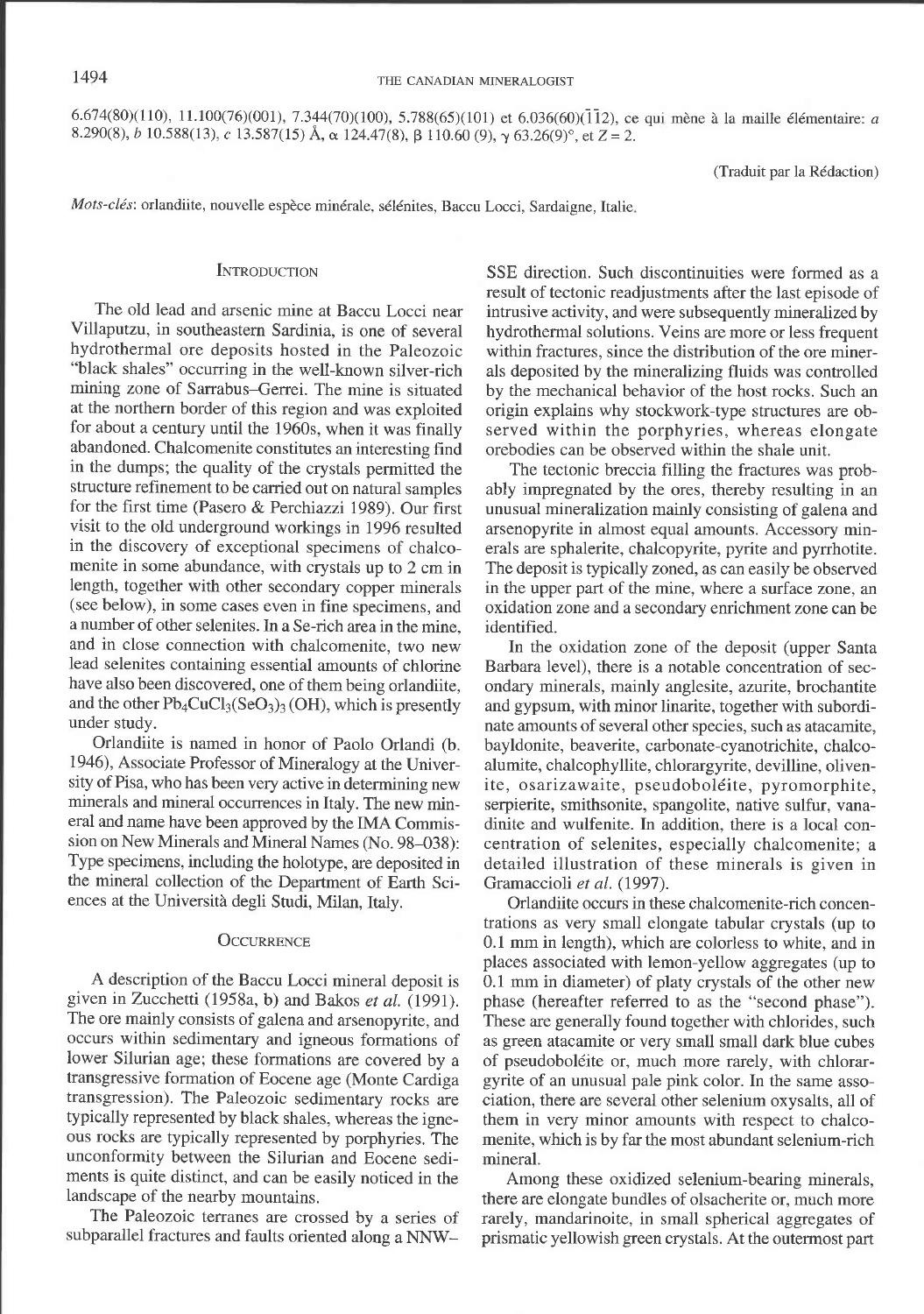of the selenium-rich concentrations, we found attractive blue crystals of schmiederite, in cases closely resembling linarite, or francisite in earthy green masses. A detailed study of all these secondary minerals is in progress. In some aspects, the assemblage of selenium minerals at Baccu Locci appears to be rather selective, since some of the most widespread selenium oxysalts are altogether absent. For instance, notwithstanding a persistent and systematic search, no clinochalcomenite has ever been found at the locality, and in spite of the presence of lead and the selenite ion, no molybdomenite or kerstenite has yet been identified in this association.

Similarly, with the exception of a single nodule (1 cm in diameter) consisting of a solid solution of clausthalite (PbSe) and galena in almost equal proportions (PbS = 57 mol%), no pure selenides have been discovered yet in the locality; most of the unoxidized ore in the assemblage consists of galena, covellite, and arsenopyrite.

#### PHYSICAL AND OPTICAL PROPERTIES

Orlandiite forms elongate tabular crystals (Figs. lA, B), invariably twinned on {010}; they are brittle, white to colorless, with a vitreous to silky luster and a perfect cleavage on {010}. The second phase appears as very small aggregates (100  $\mu$ m in diameter) of lemon-yellow platy crystals, up to 10  $\mu$ m long and 2  $\mu$ m thick. Neither mineral is fluorescent in either short-wave (254 nm) or long-wave (366 nm) ultraviolet light. They can be easily distinguished from each other using the stereo-microscope, and with some experience, also from olsacherite, and from much more common minerals such as pyromorphite, gypsum, or vanadinite.

The measurement of the optical properties of these lead selenites is very difficult, owing not only to the very small size of the crystals, but also to their strong reactions with all available liquids of high index of refraction. These readily attack the minerals, turning them into a black opaque residue, thereby preventing any useful observation with a petrographic microscope. The only possibility in this respect was to measure the Brewster angle with the optical goniometer; in this way, in spite of the extremely small size of the grains in polished mounts, we obtained approximate values of the mean index of refraction  $n = 1.96 \ (\pm 0.05)$  and 1.83 ( $\pm 0.05$ ), respectively, for orlandiite and the other new phase. If the values of the calculated densities from the unit cell and the chemical composition are considered for the two minerals ( $D_{calc} = 5.66$  and 5.25 g/cm<sup>3</sup>, respectively), the corresponding estimates of the mean indices of refraction using the Gladstone-Dale rule and Mandarino's (1981) constants and criteria are 1.96 and 1.87, respectively. These are in excellent to good agreement with observed values.

For orlandiite, the infrared spectrum recorded in transmission on a very small crystal using an FT-IR infrared microprobe shows sharp absorptions due to  $H<sub>2</sub>O$  and the OH group (3410–3160 and 1586 cm<sup>-1</sup>), and absorptions at  $788$  and  $724$  cm<sup>-1</sup> due to the selenite group (Ross 1974). For the other new phase, the IR spectrum recorded from a very small grain using the same instrument and conditions shows sharp absorptions in the OH region  $(3700-2900 \text{ cm}^{-1})$  and absorptions at 810 and  $738 \text{ cm}^{-1}$  due to the selenite group.

# CHEMICAL COMPOSITION

Electron-microprobe analyses (wavelength dispersion) of the two phases were performed on polished grain-mounts using an ARL-SEMQ instrument of the Italian National Research Council (C.N.R.) at Centro di studio per la Geodinamica Alpina e Quatemaria, Milan. The standards and operating conditions are reported in the footnote of Table 1. Because of the very small amount of material available, no direct determination of the H<sub>2</sub>O content has been carried out. For orlandiite, the amount of  $H<sub>2</sub>O$  present in the mineral has been deduced from the results of crystal-structure refinement, and for the other new phase, the corresponding amount has been deduced from the OH content based on charge balance. In both cases, the total is very reasonable. In order to overcome volatilization of water and possibly oflead chloride, the electron beam was set at a diameter of 15  $\mu$ m during the analysis of both minerals. The resulting chemical formula for orlandiite is in good agreement with that obtained from crystal-structure data. The only possible check for the other phase, for which the crystal structure is unknown, was to consider mass and charge balance (which needs some OH); the total is close to 1007o.

TABLE I CHEMICAL COMPOSITION OF THE NEW LEAD SELENITES FROM BACCU LOCCI. SARDINIA. ITALY

|       | Range                | Theo-<br>retical | Second<br>new phase | Range         | Theo-<br>retical |
|-------|----------------------|------------------|---------------------|---------------|------------------|
| 14.35 | 13.28-15.33          | 13.73            | 8.41                | 8 29 - 8 49   | 8.35             |
| 74.18 | 71.73-75.49          | 75.50            | 61.26               | 59.97-62.11   | 60 80            |
| 12.31 | 1191-12.52           | 11.67            | 24.84               | 23 90 - 25 91 | 24.67            |
| 0.20  | $0.12 - 0.37$        |                  | 0.14                | $0.12 - 0.16$ | 0.14             |
| 0.35  | $0.15 - 0.80$        |                  | 1.75                | 1.69-1.91     | 1.74             |
| 0.11  | $0.07 - 0.17$        |                  | 1.44                | $1.24 - 1.55$ | 1.43             |
| 0.39  | $0.20 - 0.81$        |                  | 4.29                | 4 0 1 - 4 4 1 | 4.24             |
| 0.42  | $0,40 - 0.43$        |                  | 0.40                | $0.38 - 0.41$ | 0.40             |
| 2.34  |                      | 2.20             | 0.11                |               | 0.11             |
| 3.24  |                      | 3.10             | 1.88                |               | 1.88             |
|       |                      | 100.00           | 100.76              |               | 100.00           |
|       | Orlandiite<br>101.41 |                  |                     |               |                  |

\* From the structure deemimtioo ud chuge balmce (relative to OII)

Number of analyses at the electron microprobe: eight for orlandiite, six for the second new phase. Accelerating voltage 20 kV, sample current on brass 15 nA.

Standards: phosgenite (Cl), anglesite (Pb, S), pure metals (Se, Zn, Cd, Cu, Fe). Theoretical composition. for orlandiite and for the second new phase, from the

empirical chemical formulae  $Pb_3(Cl_{3.68}OH_{0.32})_{\Sigma 4}$ (SeO<sub>3</sub>)\*H<sub>2</sub>O and

 $(Pb_{3.74}Cd_{0.15})_{23.89}(Cu_{0.73}Zn_{0.29}Fe_{0.08})_{21.10}Cl_{3}[(Se_{1.02}S_{0.01})_{21.03}O_{3}]_{3}(OH_{0.77}Cl_{0.23}),$ respectively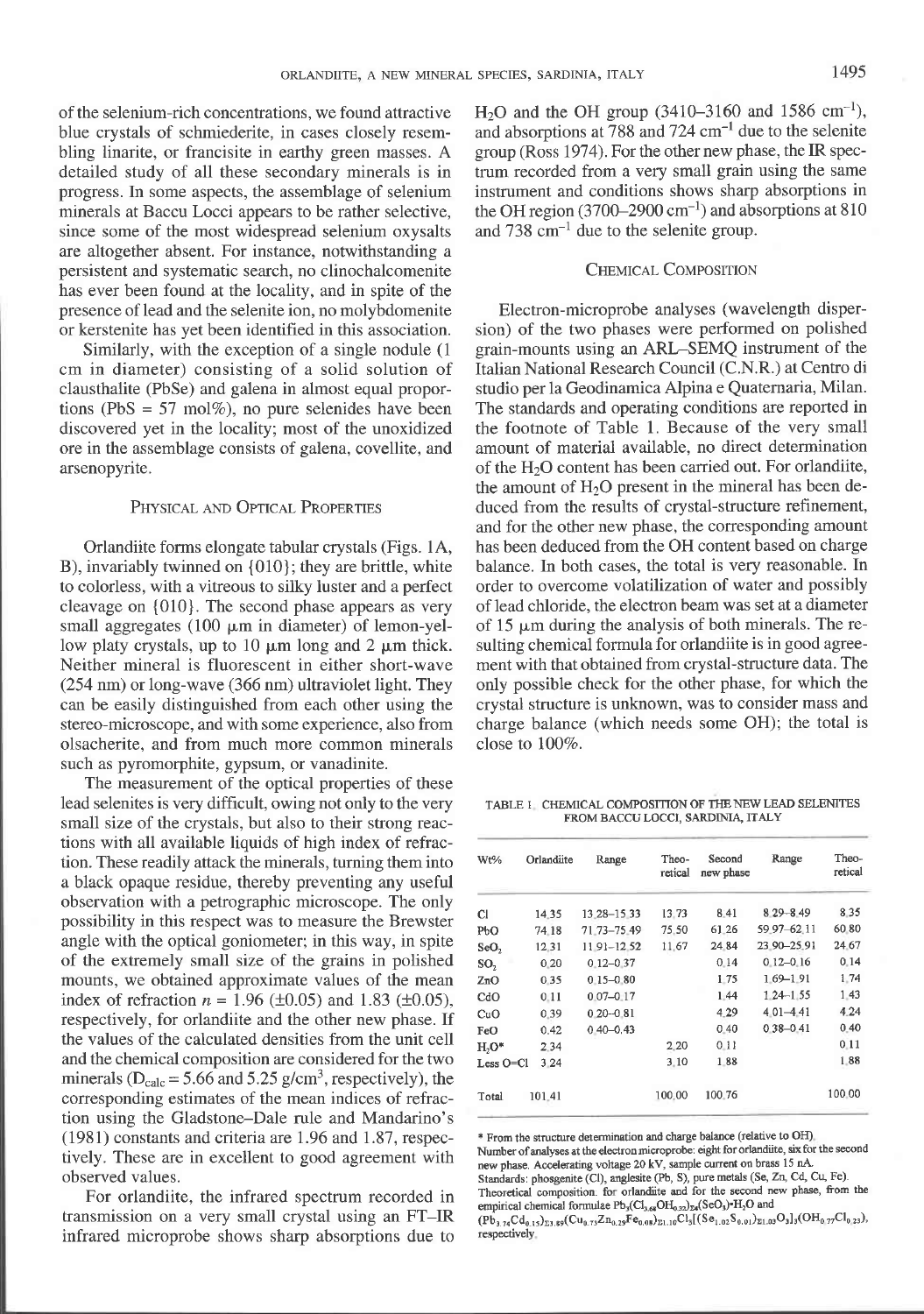

FIG. 1 Orlandiite, tabular elongate crystals on matrix. Photos taken with a Hitachi scanning electron microscope. The maximum length of the crystal aggregates is  $150 \mu m$ .

Whereas in orlandiite lead is the only cation present as an essential constituent, other cations, such as copper as well as lead, seem to be essential in the second phase. On crystal-chemical grounds, zinc and cadmium are very likely substituents for copper, and probably also iron. For this reason, all these elements have been grouped in the proposed chemical formula. For orlandiite, minor amounts of these same elements have also been found; with the possible exception of Cd, they are not considered to be likely replacements for Pb in the sfiucture and have been omitted from the chemical formula.

# **X-RAY DATA**

The determination of accurate X-ray crystallographic data of orlandiite was particularly difficult, owing to the scarcity of suitable material. Single-crystal data show the mineral to be triclinic  $P\overline{1}$  (no. 2), with a 8.136(3), b 8.430(6), c 9.233(7) Å,  $\alpha$  62.58(7)°,  $\beta$  71.84(4)°,  $\gamma$ 75.13(4)°, and  $Z = 2$ . Powder-diffraction data obtained using a Gandolfi camera are reported in Table 2. From these data, a unit cell with  $a \ 8.146(12)$ ,  $b \ 8.428(22)$ , c 9.241(22) Å,  $\alpha$  62.32(21),  $\beta$  71.64(17),  $\gamma$  75.22(19)<sup>°</sup> can be deduced, in good agreement with the results obtained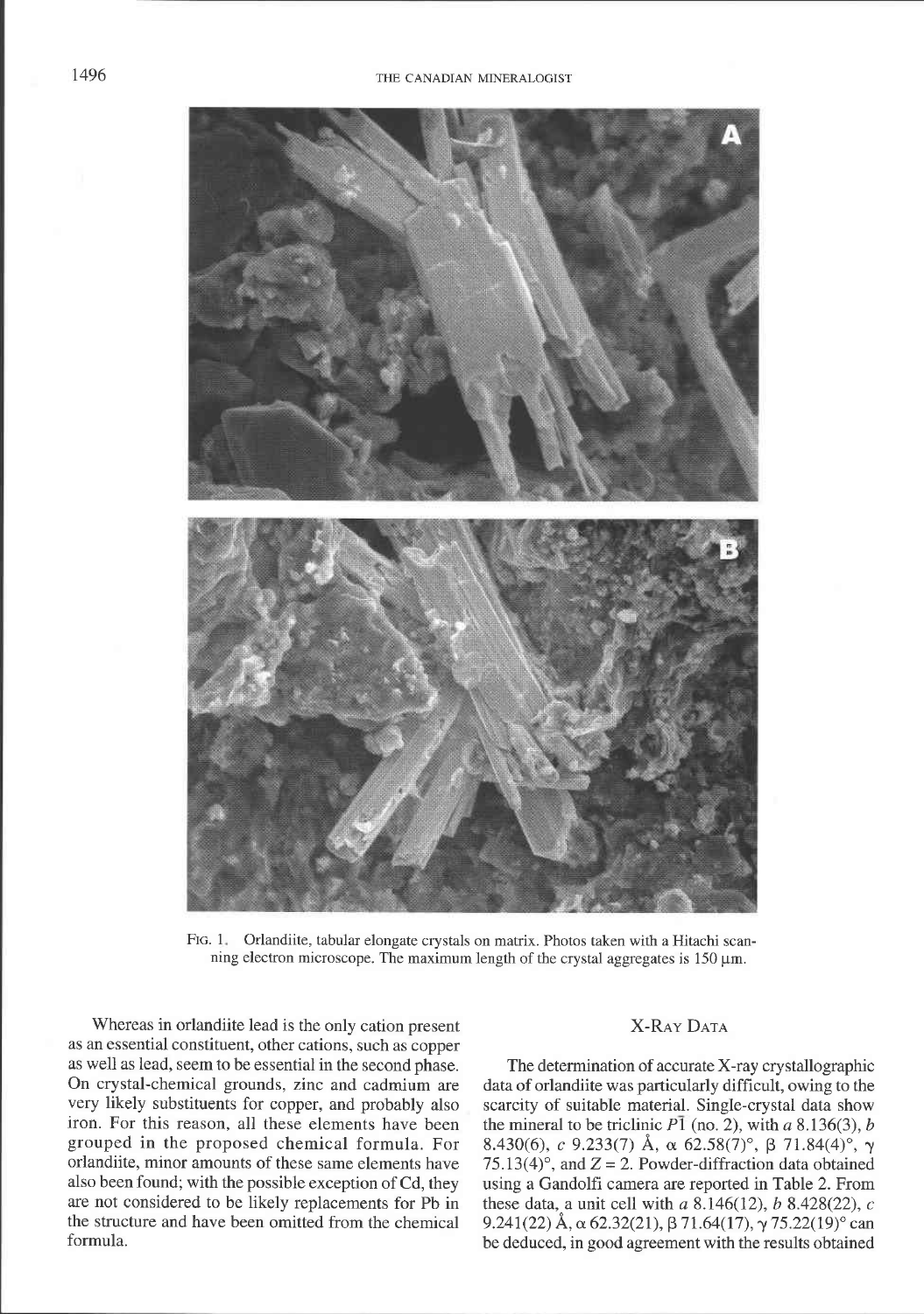TABLE 2 X-RAY POWDER-DIFFRACTION DATA FOR ORLANDIITE\*

| hkl                | $d_{\rm obs}$<br>(A) | $d_{cd}$<br>$(47 \text{ Å})$ | $\mathbf{I}/\mathbf{I}_\alpha$ | h k l             | $d_{\text{obs}}$<br>$(\AA)$ | $d_{\rm cal}$<br>(A) | $M_{\alpha}$             |
|--------------------|----------------------|------------------------------|--------------------------------|-------------------|-----------------------------|----------------------|--------------------------|
| 001                | 8.090                | 7.965                        | 36                             | T <sub>23</sub>   | 2.365                       | 2368                 | 37                       |
| 101                | 5.010                | 4.982                        | 21                             | 124               | 2.298                       | 2 2 9 8              | 23                       |
| 002                | 4.000                | 3.983                        | 100                            | 024               | 2.173                       | 2.174                | 7                        |
| 201                | 3818                 | 3.813                        | 55                             | 142               | 2 103                       | 2.107                | 40                       |
| 122                | 3.731                | 3.723                        | 44                             | 320               | 1.989                       | 1.986                | 11                       |
| 022                | 3.548                | 3.552                        | 32                             | 223               | 1953                        | 1.957                | 3                        |
| $\overline{1}21$   | 3.258                | 3.261                        | 75                             | 144               | 1875                        | 1.871                | 11                       |
| 201                | 3.188                | 3.181                        | 75                             | T 4 1             | 1847                        | 1.845                | 8                        |
| 113                | 3 0 4 6              | 3.051                        | 4                              | 322               | 1812                        | 1.811                | 10                       |
| $\overline{1}22$   | 2.889                | 2.881                        | 6                              | $\overline{1}43$  | 1.760                       | 1.764                | 9                        |
| 223                | 2.728                | 2.728                        | 38                             | 205               | 1.606                       | 1.608                | 6                        |
| 003                | 2.666                | 2.655                        | 23                             | 501               | 1.444                       | 1.445                | 4                        |
| 300                | 2 5 6 4              | 2555                         | 28                             | $\overline{3}$ 24 | 1.441                       | 1.440                | $\overline{\phantom{a}}$ |
| $\overline{2}$ 2 1 | 2.484                | 2.487                        | 12                             |                   |                             |                      |                          |
|                    |                      |                              |                                |                   |                             |                      |                          |

\* Gandolfi camera (diameter 1146 mm), Ni-filtered CuK $\alpha$  radiation Intensities calculated on the basis of the crystal structure.

TABLE 3 X-RAY POWDER-DIFFRACTION DATA FOR THE SECOND PHASE\*

| $h$ kl                          | $\frac{d_{\rm obs}}{(\rm \AA)}$ | $d_{\rm cal}$<br>(A) | $\mathbf{U}\mathbf{I}_0$ | hkl                             | $d_{\scriptscriptstyle{\text{obs}}}$<br>$(\AA)$ | $\frac{d_{\text{col}}}{\text{(A)}}$ | $I/I_{0}$ |  |
|---------------------------------|---------------------------------|----------------------|--------------------------|---------------------------------|-------------------------------------------------|-------------------------------------|-----------|--|
| 001                             | 11.100                          | 11.104               | 76                       | 225                             | 2.545                                           | 2.548                               | 20        |  |
| 010                             | 8 2 7 9                         | 8.255                | 100                      | 242                             | 2.520                                           | 2.519                               | 20        |  |
| 100                             | 7344                            | 7.338                | 70                       | 301                             | 2.462                                           | 2.458                               | 20        |  |
| 110                             | 6 6 7 4                         | 6.665                | 80                       | 324                             | 2.440                                           | 2.445                               | 20        |  |
| IT <sub>2</sub>                 | 6.036                           | 6.064                | 60                       | 031                             | 2.418                                           | 2.411                               | 20        |  |
| 101                             | 5.788                           | 5.782                | 65                       | $0\bar{3}5$                     | 2.388                                           | 2.389                               | 20        |  |
| $0\bar{2}2$                     | 4 5 6 8                         | 4.537                | 45                       | $2\bar{2}2$                     | 2.361                                           | 2.365                               | 20        |  |
| TT <sub>3</sub>                 | 4.335                           | 4.309                | 40                       | $\overline{1}$ 45               | 2.331                                           | 2.330                               | 20        |  |
| 102                             | 4 182                           | 4.171                | 40                       | 343                             | 2.297                                           | 2.298                               | 25        |  |
| T11                             | 4.105                           | 4.100                | 44                       | 344                             | 2.274                                           | 2.272                               | 20        |  |
| $0\overline{2}3$                | 3.840                           | 3839                 | 40                       | 335                             | 2.257                                           | 2.252                               | 20        |  |
| $\overline{2}\,\overline{2}\,1$ | 3.742                           | 3.769                | 30                       | T <sub>05</sub>                 | 2.208                                           | 2.208                               | 20        |  |
| 200                             | 3.685                           | 3.669                | 30                       | $\overline{2}\,\overline{2}\,6$ | 2.154                                           | 2.154                               | 20        |  |
| 201                             | 3.635                           | 3.630                | 35                       | $\overline{1}31$                | 2.133                                           | 2.134                               | 20        |  |
| 021                             | 3.373                           | 3.369                | 40                       | T <sub>23</sub>                 | 2.106                                           | 2.104                               | 15        |  |
| $\overline{1}12$                | 3.314                           | 3.311                | 30                       | $0\overline{3}6$                | 2.079                                           | 2.074                               | 15        |  |
| $1\overline{2}2$                | 3.247                           | 3.243                | 25                       | 040                             | 2.065                                           | 2.064                               | 15        |  |
| $\overline{114}$                | 3.224                           | 3.215                | 25                       | $\overline{423}$                | 2.043                                           | 2.040                               | 15        |  |
| 103                             | 3 1 4 4                         | 3.142                | 35                       | $\overline{4}\,\overline{2}1$   | 2.028                                           | 2.025                               | 20        |  |
| $\overline{2}\,\overline{2}\,4$ | 3.034                           | 3.032                | 30                       | 046                             | 1.921                                           | 1.919                               | 15        |  |
| $\overline{2}03$                | 2.803                           | 2.797                | 23                       | 436                             | 1.760                                           | 1.759                               | 10        |  |
| 2T2                             | 2.728                           | 2.726                | 30                       | 106                             | 1.742                                           | 1.741                               | 10        |  |
| 323                             | 2.664                           | 2.659                | 20                       | $2\bar{3}5$                     | 1.700                                           | 1.699                               | 10        |  |
| 235                             | 2 5 6 5                         | 2.559                | 20                       | $1\bar{4}6$                     | 1.686                                           | 1.685                               | 15        |  |
|                                 |                                 |                      |                          |                                 |                                                 |                                     |           |  |

\* From a D-max Rigaku diffractometer, Ni-filtered CuKa radiation

from single-crystal data. The larger values of the estimated standard deviation obtained in this way are due to the paucity of pure material available to record the spectrum.

For the second phase, of which no adequate single crystals could be found, only powder data are available (Table 3). From these data, a triclinic unit cell with  $a$   $8.290(8)$ , b 10.588 (13), c 13.587(15) Å,  $\alpha$  124.47(8),  $\beta$ 110.60 (9),  $\gamma$  63.26(9)°, and Z = 2 can be deduced, and the reflections are indexed on this basis.

The single-crystal data for orlandiite were obtained using a Enraf-Nonius CAD4 diffractometer; the crystal structure was solved by direct methods and refined using 1226 reflections with  $I > 3\sigma(I)$ ; the final R index is 0.042. Full details of the crystal structure will be published in a separate paper (Demartin *et al.*, in prep.). The structure contains layers with idealized composition  $2PbCl<sub>2</sub>$  and  $PbSeO<sub>3</sub>·H<sub>2</sub>O$ , respectively, alternatively stacked along [100]. Two independent Pb sites belong to the PbCl<sub>2</sub> layers and display tricapped–trigonal prismatic coordination, similarly to that observed in a number of other minerals containing lead and chlorine [laurionite group, barstowite  $Pb_4Cl_6(CO_3) \cdot H_2O$ : Merlino et al. (1991, 1993, 1996)].

The  $PbSeO<sub>3</sub>·H<sub>2</sub>O$  layer displays extensive disorder due to the splitting of the Pb site into two different positions, having a population of about 0.75 and 0.25, respectively; a corresponding splitting also is observed for the selenite groups. Such a statistical disorder can be considered as a random stacking of the  $PbSeO<sub>3</sub>·H<sub>2</sub>O$  layers in the crystal, with the prevalence of one configuration.

## **DISCUSSION**

The presence of a variety of secondary selenium minerals at Baccu Locci is notable because of the rarity of these minerals in nature. This locality seems to be the richest in selenium oxysalts in the world, after the celebrated El Dragon mine in Bolivia (Grundmann er al. 1990, Mandarino 1994). A particular characteristic of the Baccu Locci selenium-rich assemblage is the presence of a significant number of chloride minerals. This strongly suggests the essential presence of chlorine for such a paragenesis, and a requisite threshold concentration of the chloride ion in the depositing solutions.

In recent years, a number of chloride-containing selenites have been discovered in nature as minerals deposited by fumarolic activity around the crater of the Tolbachik volcano in Kamchatka, Russia (see, for instance, Vergasova et al. 1989, 1997, 1999, Semenova et al. 1992, Krivovichev et al. 1998). The presence of selenium compounds in the fumarolic deposits from Vesuvius was noted long ago (Zambonini & Coniglio 1925). However, none of the minerals deposited in fumaroles bears any chemical or crystallographic resemblance to the new phases discovered at Baccu Locci. Without entering into detailed geochemical discussions, it is not difficult to imagine that the conditions of formation are drastically different, the volcanic occurrences being the result of deposition from a vapor phase at higher temperature and a much lower pH than at Baccu Locci.

The presence of chlorides in the secondary minerals may possibly be due to the Eocene transgression event, at a stage when the deposit was covered by the sea.